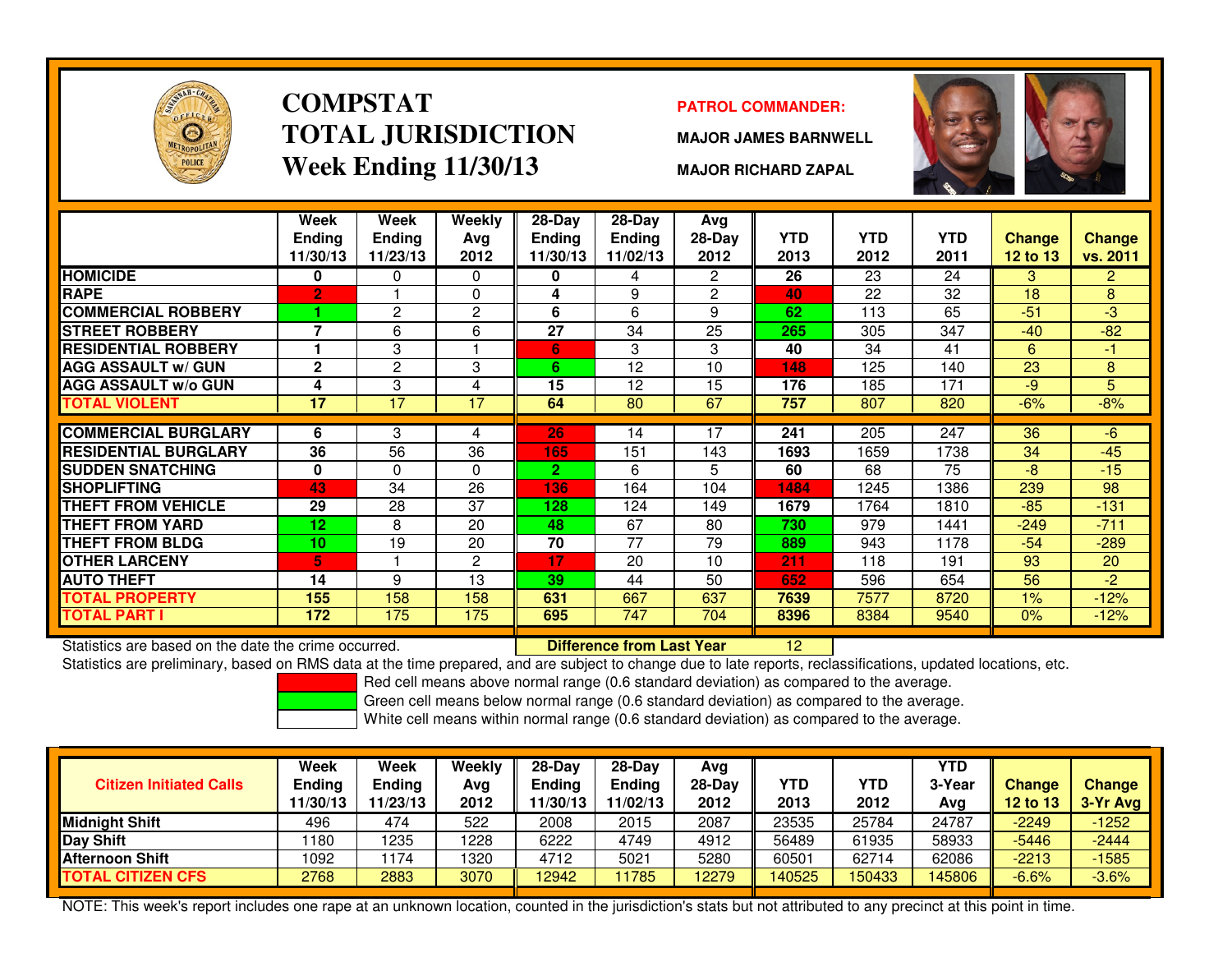

# **COMPSTATWEST CHATHAM PRECINCTWeek Ending 11/30/13**

### **PRECINCT COMMANDER:**

**CAPT. PHILIP REILLEY**



|                             | Week<br><b>Ending</b><br>11/30/13 | Week<br><b>Ending</b><br>11/23/13 | Weekly<br>Ava<br>2012 | 28-Day<br><b>Ending</b><br>11/30/13 | 28-Day<br><b>Ending</b><br>11/02/13 | Avg<br>$28-Day$<br>2012 | <b>YTD</b><br>2013 | <b>YTD</b><br>2012 | <b>YTD</b><br>2011 | <b>Change</b><br>12 to 13 | <b>Change</b><br>vs. 2011 |
|-----------------------------|-----------------------------------|-----------------------------------|-----------------------|-------------------------------------|-------------------------------------|-------------------------|--------------------|--------------------|--------------------|---------------------------|---------------------------|
| <b>HOMICIDE</b>             | 0                                 | 0                                 | 0                     | 0                                   | 0                                   | 0                       |                    |                    | $\overline{2}$     | $\Omega$                  | $-1$                      |
| <b>RAPE</b>                 |                                   | 0                                 | $\Omega$              |                                     |                                     |                         | 8                  | 8                  | 6                  | $\Omega$                  | $\overline{2}$            |
| <b>COMMERCIAL ROBBERY</b>   | $\bf{0}$                          | $\Omega$                          | 0                     | $\bf{0}$                            | 2                                   | $\overline{2}$          | 6                  | 20                 | 10                 | $-14$                     | -4                        |
| <b>STREET ROBBERY</b>       |                                   |                                   |                       | 3                                   |                                     | 3                       | 26                 | 37                 | 38                 | $-11$                     | $-12$                     |
| <b>RESIDENTIAL ROBBERY</b>  | ٠                                 |                                   | $\Omega$              | $\overline{2}$                      | 0                                   | $\Omega$                | $\overline{7}$     | 5                  | 5                  | 2                         | $\overline{2}$            |
| <b>AGG ASSAULT w/ GUN</b>   | 0                                 | $\Omega$                          | $\Omega$              | 0                                   |                                     |                         | 14                 | 14                 | 28                 | $\Omega$                  | $-14$                     |
| <b>AGG ASSAULT w/o GUN</b>  |                                   | $\Omega$                          |                       | 4                                   | $\overline{2}$                      | $\mathbf{2}$            | 32                 | 26                 | 34                 | 6                         | $-2$                      |
| <b>TOTAL VIOLENT</b>        | 4                                 | $\overline{c}$                    | $\overline{2}$        | 10                                  |                                     | 9                       | 94                 | 111                | 123                | $-15%$                    | $-24%$                    |
|                             |                                   |                                   |                       |                                     |                                     |                         |                    |                    |                    |                           |                           |
| <b>COMMERCIAL BURGLARY</b>  |                                   |                                   |                       | 4                                   | $\overline{2}$                      | 3                       | 30                 | 30                 | 30                 | 0                         | $\mathbf{0}$              |
| <b>RESIDENTIAL BURGLARY</b> | 10 <sub>1</sub>                   | 10                                | 6                     | 36                                  | 26                                  | 23                      | 295                | 278                | 271                | 17                        | 24                        |
| <b>SUDDEN SNATCHING</b>     | 0                                 | 0                                 | $\Omega$              |                                     |                                     |                         | $\mathbf{2}$       | 11                 | 7                  | $-9$                      | $-5$                      |
| <b>SHOPLIFTING</b>          | 4                                 |                                   | 2                     | 8                                   | 19                                  | 10                      | 139                | 117                | 145                | 22                        | $-6$                      |
| <b>THEFT FROM VEHICLE</b>   | 4                                 | $\mathbf{2}$                      | 5                     | 18                                  | 20                                  | 22                      | 245                | 248                | 228                | -3                        | 17                        |
| <b>THEFT FROM YARD</b>      | 4                                 |                                   | 3                     | 10                                  | 3                                   | 13                      | 90                 | 153                | 233                | $-63$                     | $-143$                    |
| <b>THEFT FROM BLDG</b>      | $\mathbf{2}$                      | 3                                 | 3                     | 10                                  | 11                                  | 12                      | 126                | 147                | 175                | $-21$                     | $-49$                     |
| <b>OTHER LARCENY</b>        | 1                                 | $\Omega$                          | $\Omega$              | $\mathbf{2}$                        | 3                                   | $\mathbf{2}^{\prime}$   | 22                 | 20                 | 30                 | 2                         | $-8$                      |
| <b>AUTO THEFT</b>           | 5                                 | 0                                 | 2                     | ⇁                                   | 8                                   | 7                       | 108                | 86                 | 132                | 22                        | $-24$                     |
| <b>TOTAL PROPERTY</b>       | 31                                | 18                                | 23                    | 96                                  | 93                                  | 91                      | 1057               | 1090               | 1251               | $-3%$                     | $-16%$                    |
| <b>TOTAL PART I</b>         | 35                                | 20                                | 25                    | 106                                 | 100                                 | 101                     | 1151               | 1201               | 1374               | -4%                       | $-16%$                    |

Statistics are based on the date the crime occurred. **Difference from Last Year** 

Statistics are based on the date the crime occurred.<br>Statistics are preliminary, based on RMS data at the time prepared, and are subject to change due to late reports, reclassifications, updated locations, etc.

Red cell means above normal range (0.6 standard deviation) as compared to the average.

Green cell means below normal range (0.6 standard deviation) as compared to the average.

| <b>Citizen Initiated Calls</b> | Week<br><b>Ending</b><br>11/30/13 | Week<br><b>Ending</b><br>11/23/13 | Weekly<br>Avg<br>2012 | $28-Day$<br>Ending<br>11/30/13 | $28-Day$<br><b>Ending</b><br>11/02/13 | Avg<br>28-Day<br>2012 | YTD<br>2013 | YTD<br>2012 | <b>YTD</b><br>3-Year<br>Avg | <b>Change</b><br>12 to 13 | <b>Change</b><br>3-Yr Avg |
|--------------------------------|-----------------------------------|-----------------------------------|-----------------------|--------------------------------|---------------------------------------|-----------------------|-------------|-------------|-----------------------------|---------------------------|---------------------------|
| <b>Midnight Shift</b>          | 112                               | 101                               | 100                   | 416                            | 362                                   | 401                   | 4643        | 5171        | 4853                        | $-528$                    | $-210$                    |
| <b>Day Shift</b>               | 243                               | 237                               | 248                   | 2312                           | 933                                   | 993                   | 11535       | 12413       | 1889                        | $-878$                    | $-354$                    |
| <b>Afternoon Shift</b>         | 215                               | 243                               | 271                   | 933                            | 921                                   | 1086                  | 12343       | 3450        | 12904                       | $-1107$                   | $-561$                    |
| <b>TOTAL CITIZEN CFS</b>       | 570                               | 570                               | 620                   | 3661                           | 2216                                  | 2479                  | 28521       | 31034       | 29646                       | $-8.1\%$                  | $-3.8%$                   |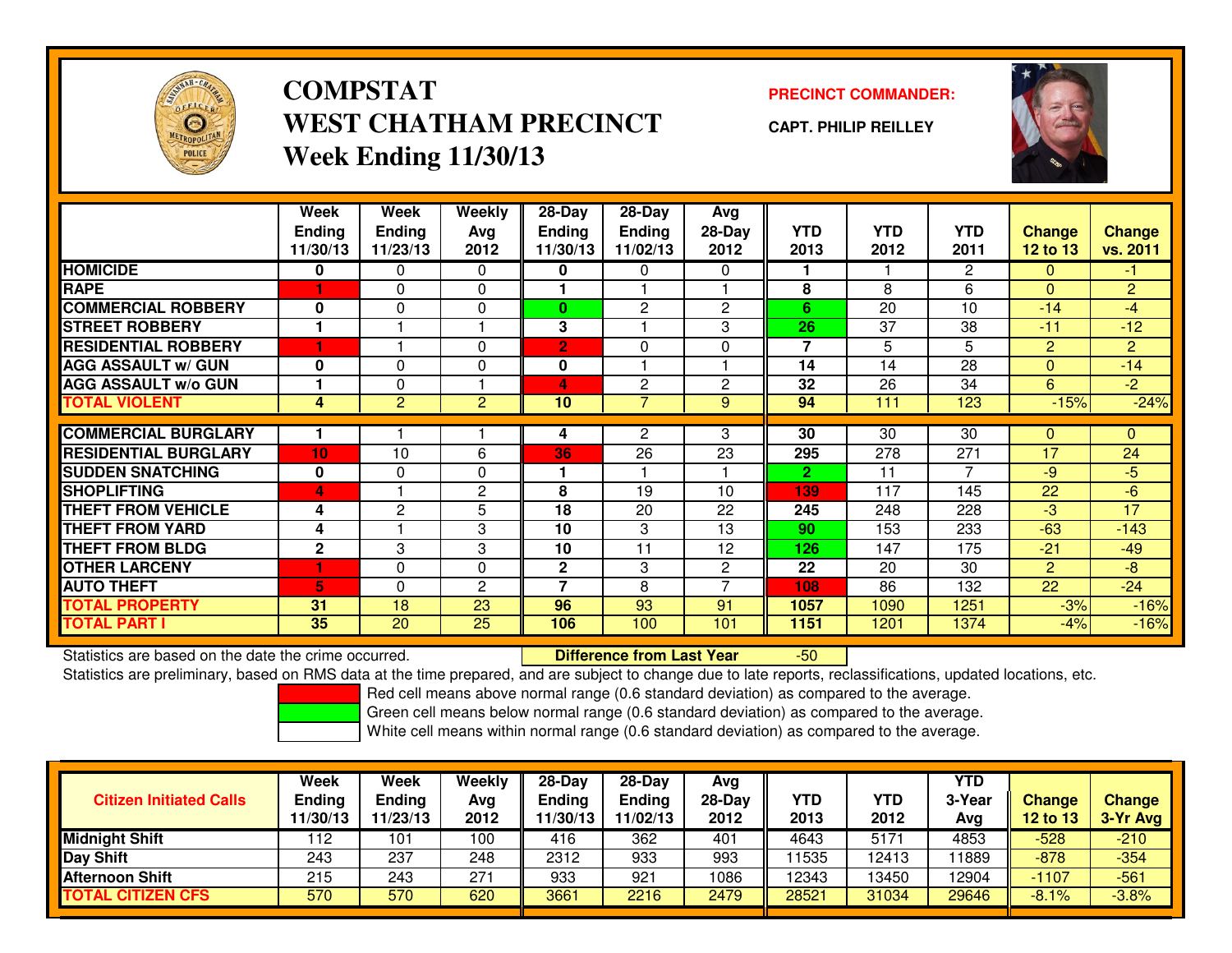

# **COMPSTATDOWNTOWN PRECINCTWeek Ending 11/30/13**

#### **PRECINCT COMMANDER:**

**CAPT. Ben Herron**



|                             | Week<br><b>Endina</b><br>11/30/13 | Week<br><b>Ending</b><br>11/23/13 | Weekly<br>Avg<br>2012 | 28-Day<br><b>Endina</b><br>11/30/13 | 28-Day<br><b>Endina</b><br>11/02/13 | Avg<br>$28-Day$<br>2012 | <b>YTD</b><br>2013 | <b>YTD</b><br>2012 | <b>YTD</b><br>2011 | Change<br>12 to 13 | <b>Change</b><br>vs. 2011 |
|-----------------------------|-----------------------------------|-----------------------------------|-----------------------|-------------------------------------|-------------------------------------|-------------------------|--------------------|--------------------|--------------------|--------------------|---------------------------|
| <b>HOMICIDE</b>             | 0                                 | 0                                 | 0                     | 0                                   |                                     |                         | 9                  | 8                  | 7                  |                    | $\overline{2}$            |
| <b>RAPE</b>                 | $\mathbf 0$                       | $\Omega$                          | $\mathbf{0}$          |                                     |                                     | $\Omega$                | 8                  | 5                  | 6                  | 3                  | $\overline{2}$            |
| <b>COMMERCIAL ROBBERY</b>   |                                   | 0                                 | 0                     |                                     | 0                                   |                         | 11                 | 10                 | 7                  |                    | $\overline{4}$            |
| <b>STREET ROBBERY</b>       | $\mathbf{2}$                      | $\overline{2}$                    | 2                     | 9                                   | 13                                  | 8                       | 99                 | 91                 | 109                | 8                  | $-10$                     |
| <b>RESIDENTIAL ROBBERY</b>  | $\bf{0}$                          | $\overline{c}$                    | 0                     | 2                                   |                                     |                         | 9                  | 6                  | 10                 | 3                  | -1                        |
| <b>AGG ASSAULT w/ GUN</b>   | $\mathbf{0}$                      | 0                                 |                       | $\mathbf{0}$                        | 3                                   | 2                       | 33                 | 23                 | 28                 | 10                 | 5 <sup>5</sup>            |
| <b>AGG ASSAULT w/o GUN</b>  | 3                                 |                                   |                       | 7                                   | 4                                   | 5                       | 45                 | 57                 | 30                 | $-12$              | $\overline{15}$           |
| <b>TOTAL VIOLENT</b>        | 6                                 | 5                                 | 4                     | 20                                  | 23                                  | 17                      | 214                | 200                | 197                | 7%                 | 9%                        |
| <b>COMMERCIAL BURGLARY</b>  | 0                                 |                                   |                       | 5                                   |                                     | $\overline{2}$          | 33                 | 29                 | 50                 | 4                  | $-17$                     |
|                             | 7                                 |                                   |                       |                                     |                                     |                         |                    |                    |                    | 14                 |                           |
| <b>RESIDENTIAL BURGLARY</b> |                                   | 6                                 | 3                     | 18                                  | 12                                  | 12                      | 157                | 143                | 171                |                    | $-14$                     |
| <b>SUDDEN SNATCHING</b>     | 0                                 | 0                                 | 0                     | $\bf{0}$                            |                                     | 2                       | 29                 | 31                 | 29                 | $-2$               | $\mathbf{0}$              |
| <b>SHOPLIFTING</b>          | 8                                 | $\overline{\phantom{a}}$          | 3                     | 24                                  | 10                                  | 11                      | 198                | 128                | 169                | 70                 | 29                        |
| <b>THEFT FROM VEHICLE</b>   | 5                                 | 8                                 | $\overline{7}$        | 27                                  | 33                                  | 29                      | 342                | 358                | 329                | $-16$              | 13                        |
| <b>THEFT FROM YARD</b>      |                                   | 3                                 | 5                     | 14                                  | 17                                  | 19                      | 216                | 232                | 346                | $-16$              | $-130$                    |
| <b>THEFT FROM BLDG</b>      |                                   | 5                                 | 5                     | 15                                  | 16                                  | 18                      | 168                | 223                | 238                | $-55$              | $-70$                     |
| <b>OTHER LARCENY</b>        | $\mathbf{0}$                      |                                   |                       | 4                                   | 4                                   | $\overline{2}$          | 50                 | 26                 | 53                 | 24                 | $-3$                      |
| <b>AUTO THEFT</b>           |                                   | 2                                 | $\mathbf{c}$          | 5                                   | 10                                  | 8                       | 110                | 94                 | 86                 | 16                 | 24                        |
| <b>TOTAL PROPERTY</b>       | 23                                | 33                                | 25                    | 112                                 | 104                                 | 104                     | 1303               | 1264               | 1471               | 3%                 | $-11%$                    |
| <b>TOTAL PART I</b>         | 29                                | 38                                | 30                    | 132                                 | 127                                 | 121                     | 1517               | 1464               | 1668               | 4%                 | $-9%$                     |

Statistics are based on the date the crime occurred. **Difference from Last Year** 

Statistics are based on the date the crime occurred.<br>Statistics are preliminary, based on RMS data at the time prepared, and are subject to change due to late reports, reclassifications, updated locations, etc.

Red cell means above normal range (0.6 standard deviation) as compared to the average.

Green cell means below normal range (0.6 standard deviation) as compared to the average.

| <b>Citizen Initiated Calls</b> | Week<br><b>Ending</b><br>11/30/13 | <b>Week</b><br>Ending<br>11/23/13 | Weekly<br>Avg<br>2012 | $28-Dav$<br><b>Ending</b><br>1/30/13 | 28-Day<br><b>Ending</b><br>11/02/13 | Avg<br>$28-Day$<br>2012 | <b>YTD</b><br>2013 | YTD<br>2012 | YTD<br>3-Year<br>Avg | <b>Change</b><br>12 to 13 | <b>Change</b><br>3-Yr Avg |
|--------------------------------|-----------------------------------|-----------------------------------|-----------------------|--------------------------------------|-------------------------------------|-------------------------|--------------------|-------------|----------------------|---------------------------|---------------------------|
| <b>Midnight Shift</b>          | 85                                | 103                               | 120                   | 396                                  | 449                                 | 480                     | 5161               | 5758        | 5572                 | $-597$                    | $-411$                    |
| <b>Day Shift</b>               | 193                               | 225                               | 210                   | 880                                  | 849                                 | 838                     | 10026              | 10622       | 10247                | $-596$                    | $-221$                    |
| <b>Afternoon Shift</b>         | 184                               | 229                               | 222                   | 893                                  | 921                                 | 889                     | 10926              | 1273        | 10963                | $-347$                    | $-37$                     |
| <b>TOTAL CITIZEN CFS</b>       | 462                               | 557                               | 552                   | 2169                                 | 2219                                | 2207                    | 26113              | 27653       | 26782                | $-5.6%$                   | $-2.5%$                   |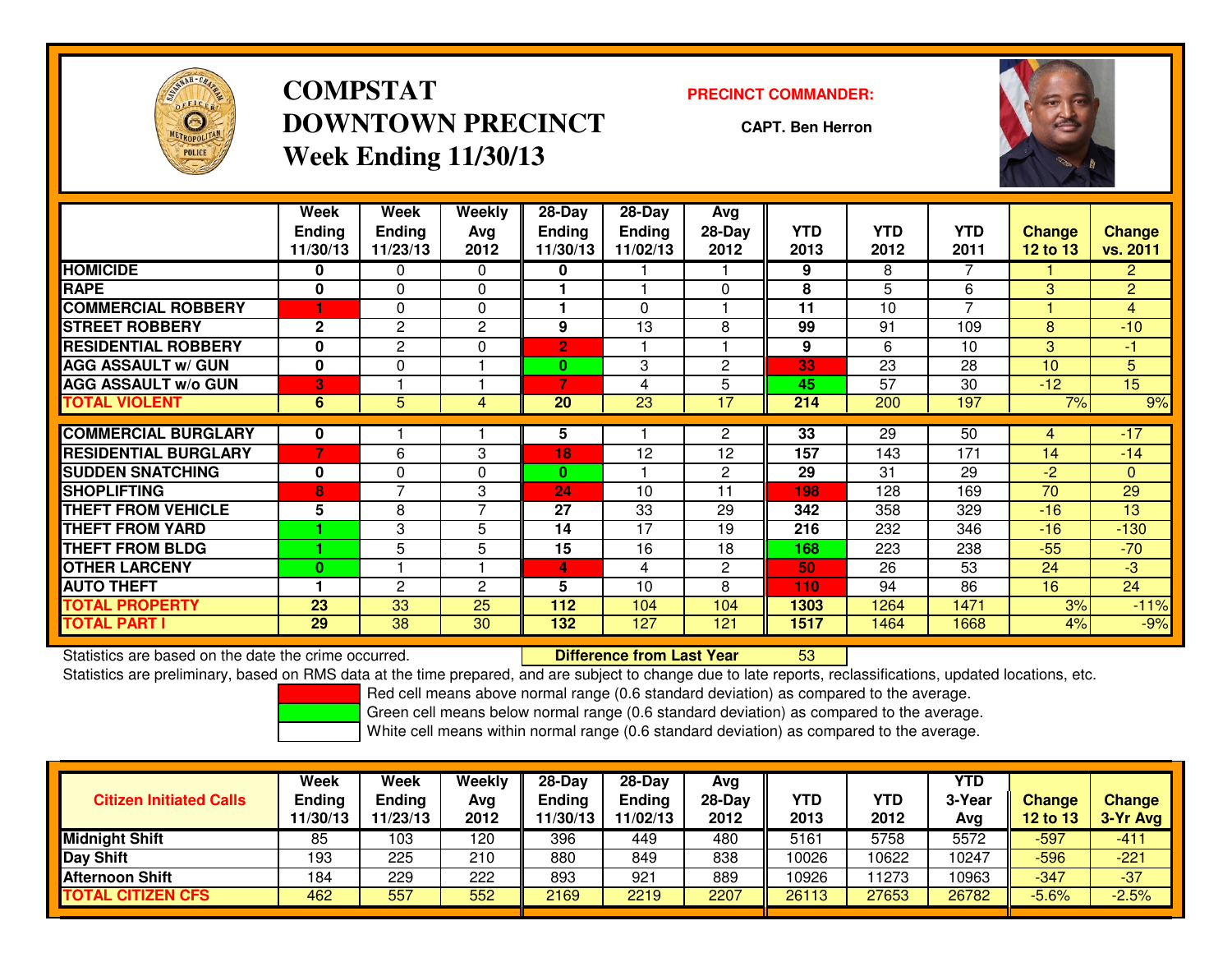

# **COMPSTATCENTRAL PRECINCT** CAPT. DEVONN ADAMS **Week Ending 11/30/13**

### **PRECINCT COMMANDER:**



|                             | Week           | Week            | <b>Weekly</b> | 28-Day        | $28-Day$       | Avg            |            |                 |                |                |                |
|-----------------------------|----------------|-----------------|---------------|---------------|----------------|----------------|------------|-----------------|----------------|----------------|----------------|
|                             | <b>Ending</b>  | <b>Ending</b>   | Ava           | <b>Ending</b> | <b>Ending</b>  | 28-Day         | <b>YTD</b> | <b>YTD</b>      | YTD            | <b>Change</b>  | <b>Change</b>  |
|                             | 11/30/13       | 11/23/13        | 2012          | 11/30/13      | 11/02/13       | 2012           | 2013       | 2012            | 2011           | $12$ to $13$   | vs. 2011       |
| <b>HOMICIDE</b>             | 0              | 0               | $\Omega$      | 0             | 2              |                | 10         | 8               | 10             | $\overline{2}$ | 0              |
| <b>RAPE</b>                 | 0              | $\Omega$        | $\Omega$      | 0             | $\Omega$       | $\Omega$       | 5          | $\mathbf{2}$    | 8              | 3              | $\overline{3}$ |
| <b>COMMERCIAL ROBBERY</b>   | 0              | $\Omega$        | $\Omega$      |               | $\Omega$       | $\overline{c}$ | 12         | 19              | 7              | $-7$           | 5              |
| <b>STREET ROBBERY</b>       |                | $\overline{2}$  | $\mathbf{2}$  | 7             | 6              |                | 64         | 83              | 107            | $-19$          | $-43$          |
| <b>RESIDENTIAL ROBBERY</b>  | $\bf{0}$       | $\Omega$        | 0             | $\mathbf{0}$  |                | $\Omega$       | 6          | 3               | $\overline{7}$ | 3              | $-1$           |
| <b>AGG ASSAULT w/ GUN</b>   | $\overline{2}$ |                 |               | 4             | 4              | 4              | 50         | $\overline{46}$ | 46             | 4              | $\overline{4}$ |
| <b>AGG ASSAULT w/o GUN</b>  | $\bf{0}$       | $\Omega$        |               | $\bf{0}$      | $\overline{c}$ | 3              | 46         | 42              | 46             | $\overline{4}$ | $\overline{0}$ |
| <b>TOTAL VIOLENT</b>        | 3              | 3               | 4             | 12            | 15             | 16             | 193        | 203             | 231            | $-5%$          | $-16%$         |
|                             |                |                 |               |               |                |                |            |                 | 87             |                |                |
| <b>COMMERCIAL BURGLARY</b>  | $\mathbf{2}$   |                 |               | 8             | 6              | 4              | 85         | 44              |                | 41             | $-2$           |
| <b>RESIDENTIAL BURGLARY</b> | 9              | 11              | 10            | 47            | 42             | 39             | 432        | 474             | 515            | $-42$          | $-83$          |
| <b>ISUDDEN SNATCHING</b>    | 0              | $\Omega$        | $\Omega$      | 0             | $\mathbf{2}$   |                | 11         | 10              | 21             |                | $-10$          |
| <b>SHOPLIFTING</b>          |                | $\overline{2}$  |               | 5             | 11             | 4              | 90         | 43              | 61             | 47             | 29             |
| <b>THEFT FROM VEHICLE</b>   | 5              | 9               | 9             | 31            | 33             | 35             | 425        | 421             | 487            | $\overline{4}$ | $-62$          |
| <b>THEFT FROM YARD</b>      | 3              | 4               | 5             | 12            | 25             | 20             | 204        | 246             | 413            | $-42$          | $-209$         |
| <b>THEFT FROM BLDG</b>      | 3              | 4               | 3             | 18            | 18             | 12             | 189        | 147             | 269            | 42             | $-80$          |
| <b>OTHER LARCENY</b>        | $\overline{2}$ | $\Omega$        | 0             | 4             | $\mathbf{2}$   |                | 40         | 14              | 28             | 26             | 12             |
| <b>AUTO THEFT</b>           | 4              | 3               | 3             | 12            | 11             | 12             | 198        | 144             | 185            | 54             | 13             |
| <b>TOTAL PROPERTY</b>       | 29             | 34              | 32            | 137           | 150            | 128            | 1674       | 1543            | 2066           | 8%             | $-19%$         |
| <b>TOTAL PART I</b>         | 32             | $\overline{37}$ | 36            | 149           | 165            | 145            | 1867       | 1746            | 2297           | 7%             | $-19%$         |

Statistics are based on the date the crime occurred. **Difference from Last Year** 

<sup>121</sup>

Statistics are preliminary, based on RMS data at the time prepared, and are subject to change due to late reports, reclassifications, updated locations, etc.

Red cell means above normal range (0.6 standard deviation) as compared to the average.

Green cell means below normal range (0.6 standard deviation) as compared to the average.

| <b>Citizen Initiated Calls</b> | Week<br>Ending<br>11/30/13 | Week<br>Ending<br>11/23/13 | <b>Weekly</b><br>Avg<br>2012 | $28-Day$<br><b>Ending</b><br>11/30/13 | $28 - Day$<br><b>Ending</b><br>11/02/13 | Avg<br>28-Day<br>2012 | YTD<br>2013 | YTD<br>2012 | <b>YTD</b><br>3-Year<br>Avg | Change<br>$12$ to $13$ | <b>Change</b><br>3-Yr Avg |
|--------------------------------|----------------------------|----------------------------|------------------------------|---------------------------------------|-----------------------------------------|-----------------------|-------------|-------------|-----------------------------|------------------------|---------------------------|
| <b>Midnight Shift</b>          | 96                         | 103                        | 16                           | 428                                   | 408                                     | 463                   | 5074        | 5552        | 5401                        | $-478$                 | $-327$                    |
| Day Shift                      | 221                        | 286                        | 269                          | 1013                                  | 1015                                    | 1078                  | 1834        | 13114       | 1728                        | $-1280$                | 106                       |
| <b>Afternoon Shift</b>         | 216                        | 237                        | 291                          | 917                                   | 999                                     | 1163                  | 12553       | 14178       | 13557                       | $-1625$                | $-1004$                   |
| <b>TOTAL CITIZEN CFS</b>       | 533                        | 626                        | 676                          | 2358                                  | 2422                                    | 2704                  | 29461       | 32844       | 30685                       | $-10.3%$               | $-4.0%$                   |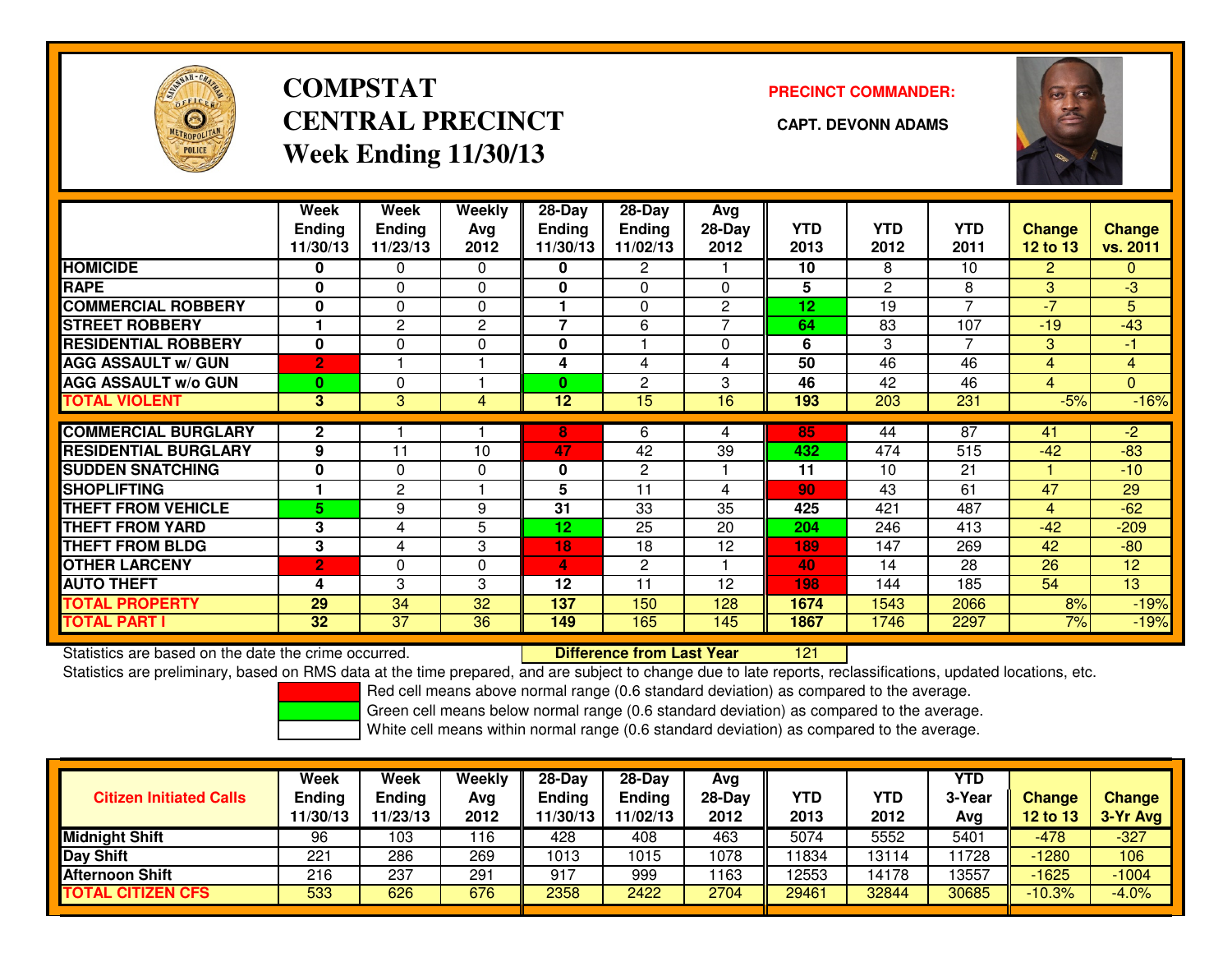

### **COMPSTAT PRECINCT COMMANDER: SOUTHSIDE PRECINCT CAPT. TERRY SHOOPWeek Ending 11/30/13**



|                             | Week<br><b>Ending</b><br>11/30/13 | Week<br><b>Endina</b><br>11/23/13 | Weekly<br>Avg<br>2012 | $28$ -Day<br>Endina<br>11/30/13 | $28$ -Day<br><b>Endina</b><br>11/02/13 | Avg<br>$28-Day$<br>2012 | <b>YTD</b><br>2013 | <b>YTD</b><br>2012 | <b>YTD</b><br>2011 | <b>Change</b><br>12 to 13 | <b>Change</b><br>vs. 2011 |
|-----------------------------|-----------------------------------|-----------------------------------|-----------------------|---------------------------------|----------------------------------------|-------------------------|--------------------|--------------------|--------------------|---------------------------|---------------------------|
| <b>HOMICIDE</b>             | 0                                 | 0                                 | $\Omega$              | 0                               |                                        | $\Omega$                | 4                  |                    | 4                  | 3                         | $\Omega$                  |
| <b>RAPE</b>                 |                                   | 0                                 | $\Omega$              |                                 | 5                                      | 0                       | 10                 | 4                  | 8                  | 6                         | $\overline{2}$            |
| <b>COMMERCIAL ROBBERY</b>   | 0                                 | $\overline{2}$                    |                       | 3                               | 3                                      | 3                       | 21                 | 35                 | 26                 | $-14$                     | $-5$                      |
| <b>STREET ROBBERY</b>       | $\bf{0}$                          | 0                                 |                       | 0                               | $\overline{\phantom{a}}$               | 4                       | 30                 | 49                 | 53                 | $-19$                     | $-23$                     |
| <b>RESIDENTIAL ROBBERY</b>  | $\bf{0}$                          | $\Omega$                          | $\Omega$              |                                 |                                        |                         | 8                  | 10                 | 11                 | -2                        | $-3$                      |
| <b>AGG ASSAULT w/ GUN</b>   | 0                                 |                                   | $\Omega$              |                                 | $\mathbf{2}$                           |                         | 14                 | 15                 | 12                 | -1                        | $\overline{2}$            |
| <b>AGG ASSAULT w/o GUN</b>  | $\bf{0}$                          | $\Omega$                          |                       | $\bf{0}$                        |                                        | $\overline{2}$          | 24                 | 27                 | 23                 | -3                        |                           |
| <b>TOTAL VIOLENT</b>        |                                   | 3                                 | 3                     | 6                               | 20                                     | 12 <sup>2</sup>         | 111                | 141                | 137                | $-21%$                    | $-19%$                    |
| <b>COMMERCIAL BURGLARY</b>  |                                   |                                   |                       |                                 |                                        |                         |                    | 66                 |                    |                           |                           |
|                             |                                   | 0                                 |                       | 4                               |                                        | 6                       | 50                 |                    | 48                 | $-16$                     | $\overline{2}$            |
| <b>RESIDENTIAL BURGLARY</b> | $\overline{7}$                    | 10                                | 8                     | 27                              | 36                                     | 31                      | 364                | 354                | 302                | 10                        | 62                        |
| <b>SUDDEN SNATCHING</b>     | $\mathbf 0$                       | $\Omega$                          | $\Omega$              |                                 | $\mathbf{2}$                           |                         | 11                 | 9                  | 10                 | 2                         |                           |
| <b>SHOPLIFTING</b>          | 17                                | 14                                | 14                    | 59                              | 76                                     | 57                      | 682                | 669                | 737                | 13                        | $-55$                     |
| <b>THEFT FROM VEHICLE</b>   | $\overline{7}$                    | 4                                 | 8                     | 24                              | 14                                     | 33                      | 317                | 376                | 334                | $-59$                     | $-17$                     |
| <b>THEFT FROM YARD</b>      | $\bf{0}$                          | 0                                 | 3                     | 5                               | 12                                     | 13                      | 99                 | 159                | 172                | $-60$                     | $-73$                     |
| <b>THEFT FROM BLDG</b>      | $\overline{2}$                    |                                   | 5                     | 11                              | 23                                     | 19                      | 228                | 232                | 266                | -4                        | $-38$                     |
| <b>OTHER LARCENY</b>        | 0                                 | 0                                 | $\Omega$              | 4                               | 5                                      | 2                       | 51                 | 25                 | 38                 | 26                        | 13                        |
| <b>AUTO THEFT</b>           |                                   | $\overline{2}$                    | 3                     | 6                               | 4                                      | 13                      | 101                | 156                | 136                | $-55$                     | $-35$                     |
| <b>TOTAL PROPERTY</b>       | 35                                | 31                                | 43                    | 141                             | 173                                    | 173                     | 1903               | 2046               | 2043               | $-7%$                     | $-7%$                     |
| <b>TOTAL PART I</b>         | 36                                | 34                                | 46                    | 147                             | 193                                    | 185                     | 2014               | 2187               | 2180               | $-8%$                     | $-8%$                     |

Statistics are based on the date the crime occurred. **Difference from Last Year**  -173Statistics are preliminary, based on RMS data at the time prepared, and are subject to change due to late reports, reclassifications, updated locations, etc.

Red cell means above normal range (0.6 standard deviation) as compared to the average.

Green cell means below normal range (0.6 standard deviation) as compared to the average.

| <b>Citizen Initiated Calls</b> | Week<br><b>Ending</b><br>11/30/13 | Week<br>Ending<br>11/23/13 | Weekly<br>Avg<br>2012 | 28-Dav<br>Ending<br>1/30/13 | $28-Dav$<br><b>Ending</b><br>11/02/13 | Avg<br>$28-Day$<br>2012 | <b>YTD</b><br>2013 | YTD<br>2012 | <b>YTD</b><br>3-Year<br>Avg | <b>Change</b><br>12 to 13 | <b>Change</b><br>3-Yr Avg |
|--------------------------------|-----------------------------------|----------------------------|-----------------------|-----------------------------|---------------------------------------|-------------------------|--------------------|-------------|-----------------------------|---------------------------|---------------------------|
| <b>Midnight Shift</b>          | 98                                | 72                         | 91                    | 370                         | 398                                   | 363                     | 4075               | 4517        | 4319                        | -442                      | $-244$                    |
| Day Shift                      | 251                               | 236                        | 239                   | 1007                        | 976                                   | 956                     | 1293               | 2595        | 11728                       | $-1302$                   | -435                      |
| <b>Afternoon Shift</b>         | 233                               | 219                        | 253                   | 975                         | 1038                                  | 1012                    | 1556               | 2600        | 12068                       | $-1044$                   | $-512$                    |
| <b>CITIZEN CFS</b><br>ΤΟΤΑL    | 582                               | 527                        | 583                   | 2352                        | 2412                                  | 2330                    | 26924              | 29712       | 28114                       | $-9.4%$                   | $-4.2%$                   |